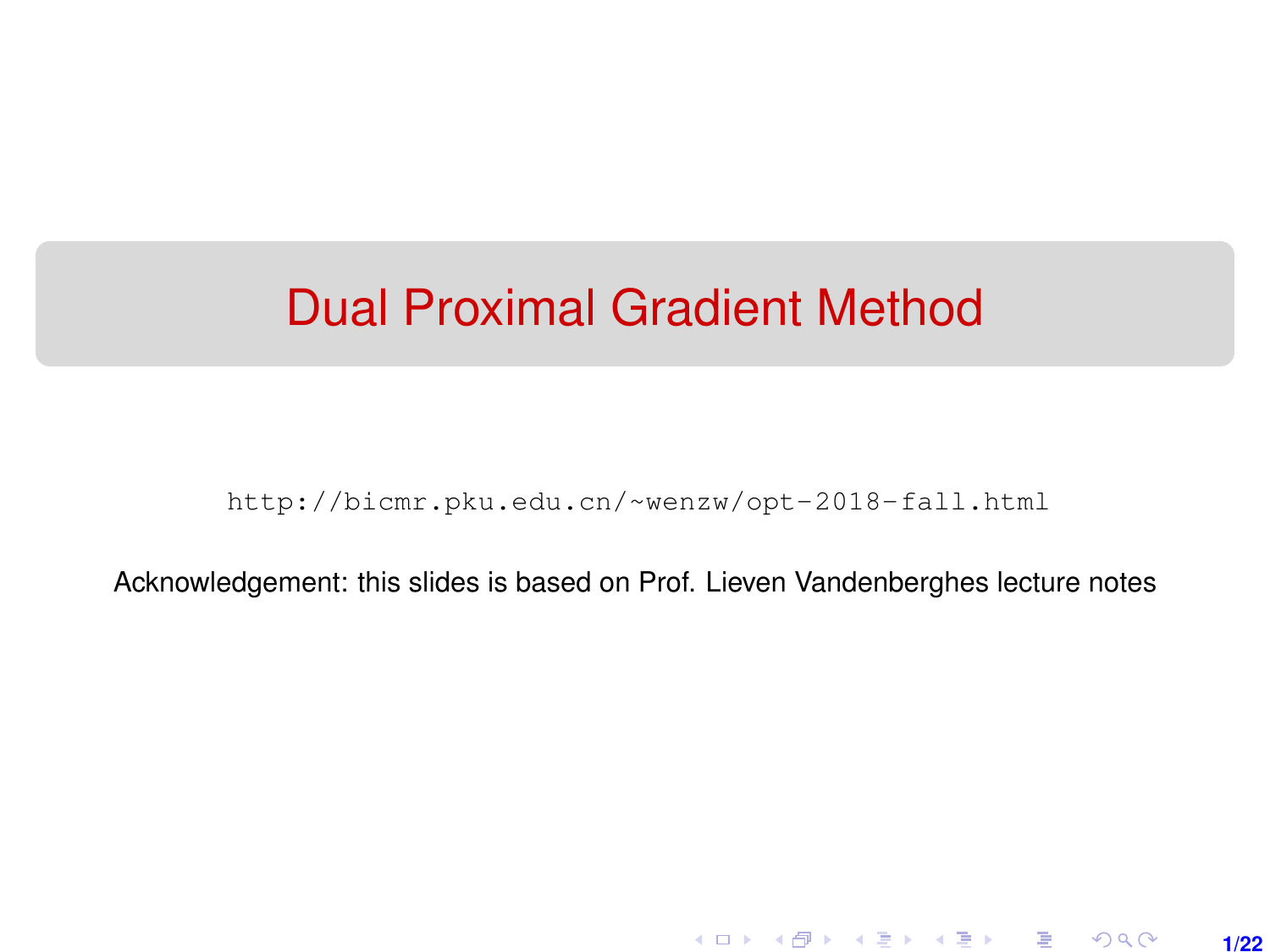<span id="page-1-0"></span>

### 1 [proximal gradient method applied to the dual](#page-1-0)





[alternating minimization method](#page-15-0)

K ロ ▶ K @ ▶ K 할 > K 할 > 1 할 > 1 이익어 **2/22**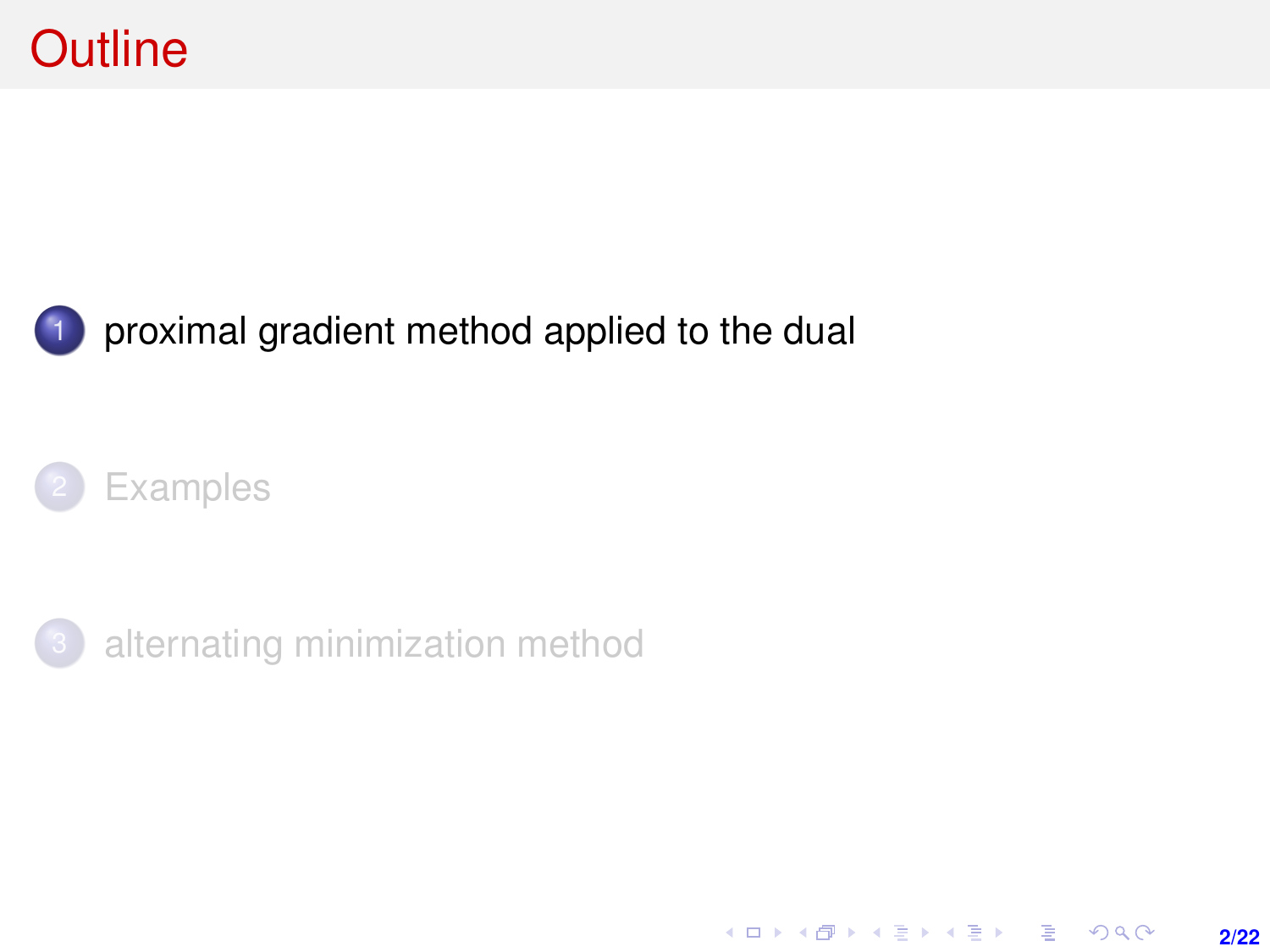## Dual methods

**subgradient method** : slow, step size selection difficult **gradient method** : requires differentiable dual cost function

- $\bullet$  often dual cost is not differentiable, or has nontrivial domain
- dual can be smoothed by adding small strongly convex term to primal

#### **augmented Lagrangian method**

- equivalent to gradient ascent on a smoothed dual problem
- however smoothing destroys separable structrue

**proximal gradient method**(this lecture): dual cost split in two terms

- one term is differentiable with Lipschitz continuous gradient
- other term has an inexpensive prox-operator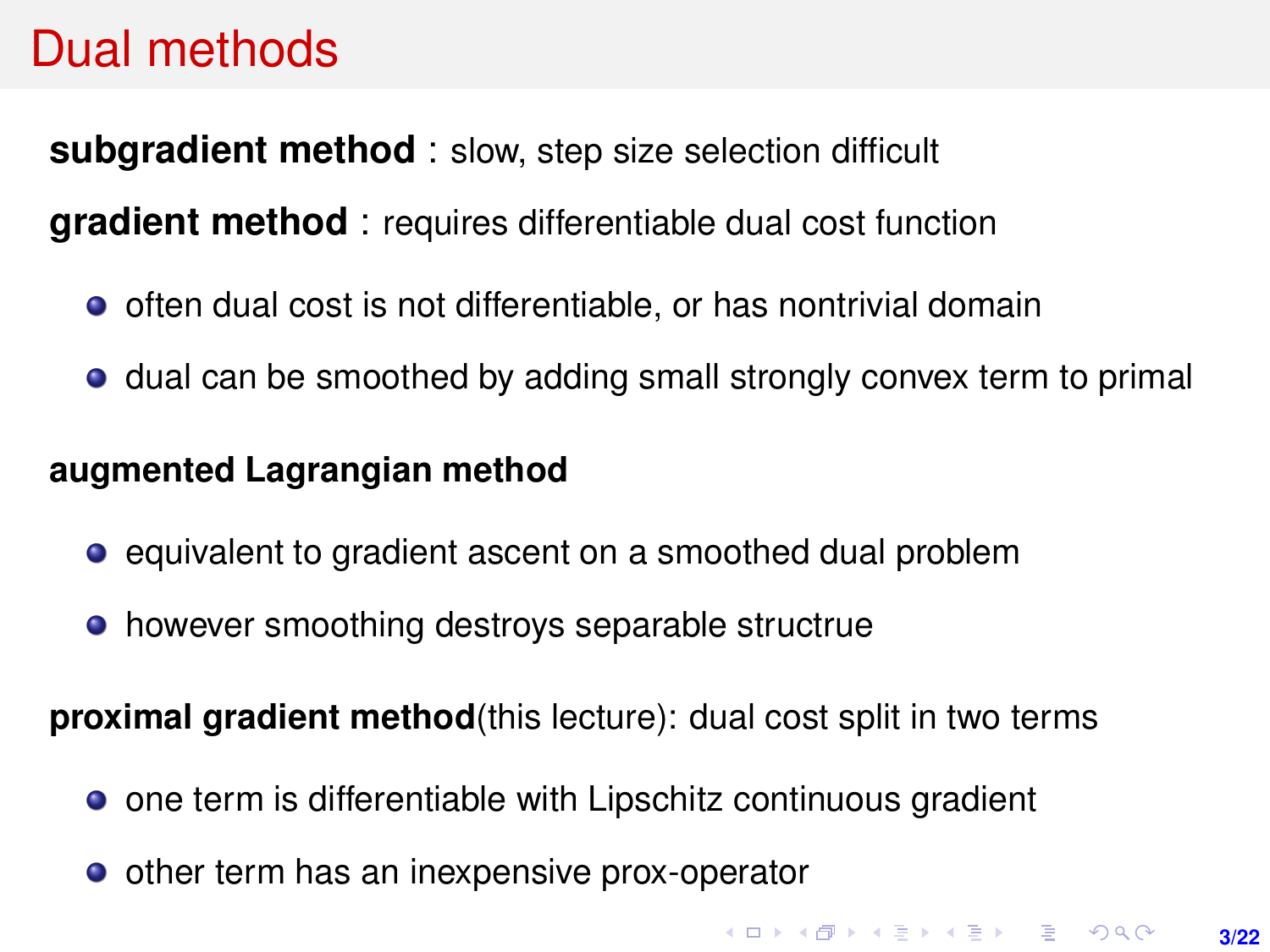### <span id="page-3-0"></span>Composite structure in the dual

$$
\min f(x) + g(Ax) \qquad \max \ -f^*(-A^Tz) - g^*(z)
$$

dual has the right structure for the proximal gradient method if

- prox-operator of  $g$  (or  $g^*$ ) is cheap (closed form or simple algorithm)
- *f* is strongly convex ( $f(x) (\mu/2)x^T x$  is convex )  $\int \text{Implies } f^*(-A^Tz)$  has Lipschitz continuous gradient (  $L = ||A||_2^2/\mu$  ):

$$
||A\nabla f^*(-A^Tu) - A\nabla f^*(-A^Tv)||_2 \le \frac{||A||_2^2}{\mu}||u - v||_2
$$

because  $\nabla f^*$  is Lipschitz continuous with constant  $1/\mu$ 

**KORKAR KERKER E VOOR 4/22**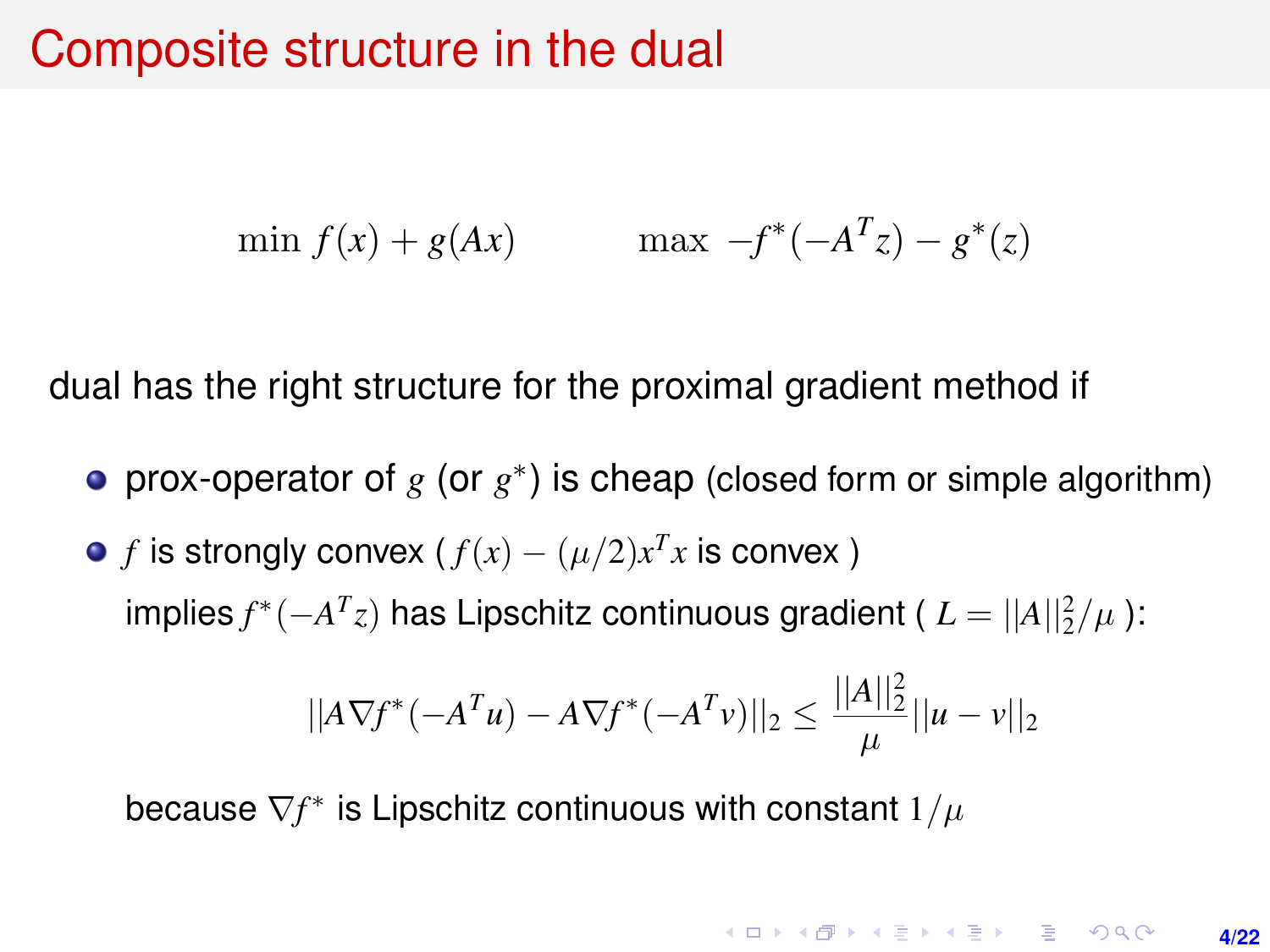## Dual proximal gradient update

$$
z^+ = \text{prox}_{tg^*}(z + tA\nabla f^*(-A^T z))
$$

equivalent expression in terms of *f* :

$$
z^{+} = \text{prox}_{tg^{*}}(z + tA\hat{x}) \qquad \text{where } \hat{x} = \operatorname*{argmin}_{x} (f(x) + z^{T}Ax)
$$

- if  $f$  is separable, calculation of  $\hat{x}$  decomposes into independent problems
- **•** step size *t* constant or from backtracking line search
- can use accelerated proximal gradient methods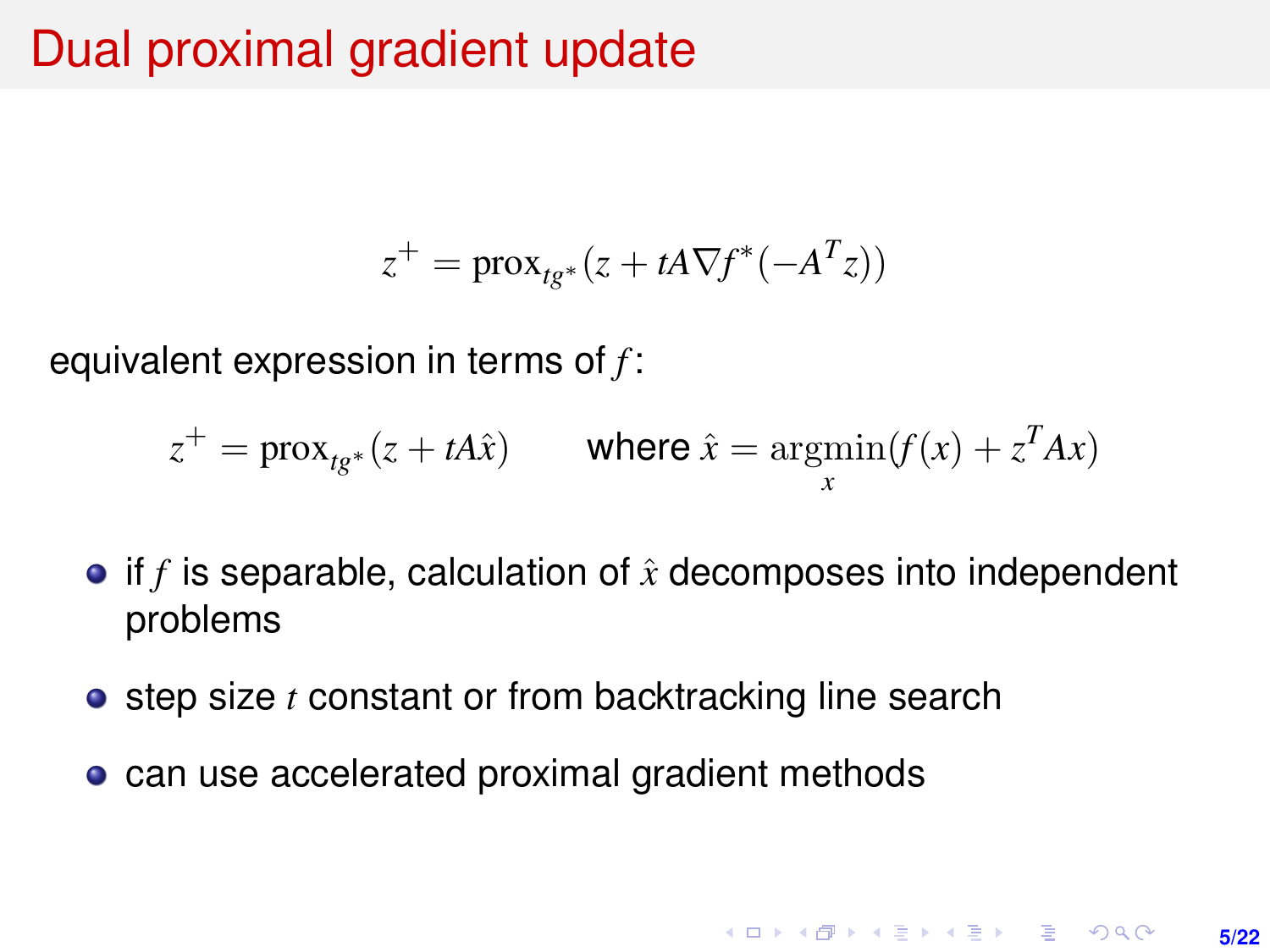# Alternating minimization interpretation

• Moreau decomposition:

$$
x = \text{prox}_{h}(x) + \text{prox}_{h^{*}}(x)
$$
  
\n
$$
x = \text{prox}_{th}(x) + t \text{prox}_{t^{-1}h^{*}}(x/t)
$$
  
\n
$$
x = t \text{prox}_{t^{-1}h}(x/t) + \text{prox}_{th^{*}}(x)
$$

Let  $\hat{y} = \text{prox}_{t^{-1}g}(z/t + A\hat{x})$ :

$$
z^{+} = \text{prox}_{tg^{*}}(z + tA\hat{x})
$$
  
\n
$$
z + tA\hat{x} = z^{+} + t\text{prox}_{t^{-1}g}(z/t + A\hat{x})
$$
  
\n
$$
z^{+} = z + t(A\hat{x} - \hat{y}),
$$

• The computation of  $\hat{y}$  is equivalent to

$$
\min_{y} \quad g(y) + \frac{t}{2} \|y - (z/t + A\hat{x})\|_{2}^{2}
$$
\n
$$
\iff \quad \min_{y} \quad g(y) + \langle z, A\hat{x} - y \rangle + \frac{t}{2} \|A\hat{x} - y\|_{2}^{2}
$$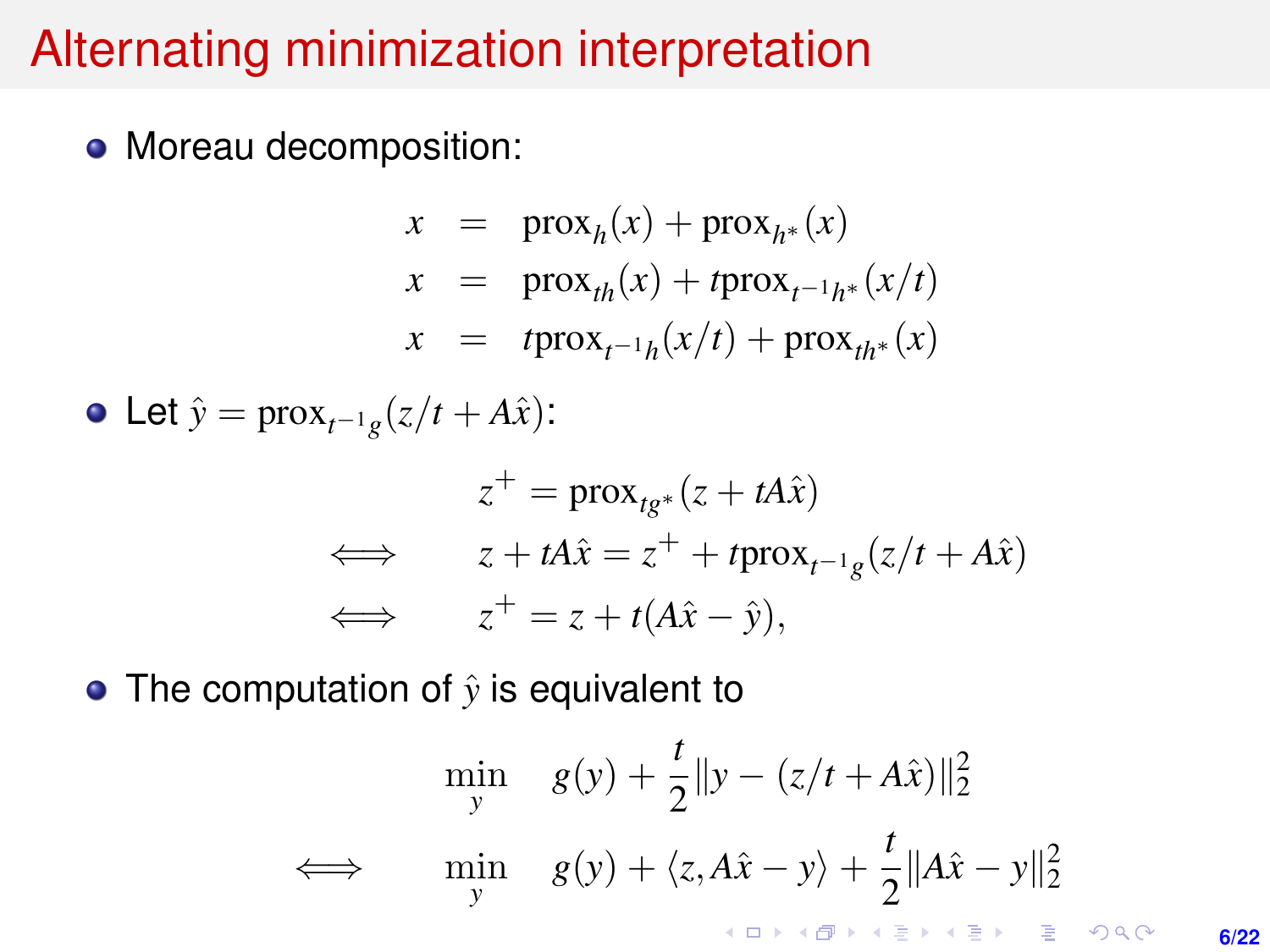## Alternating minimization interpretation

Moreau decomposition gives alternate expression for *z*-update

$$
z^+ = z + t(A\hat{x} - \hat{y})
$$

where

$$
\hat{x} = \underset{x}{\operatorname{argmin}} (f(x) + z^T A x)
$$
\n
$$
\hat{y} = \operatorname{prox}_{t^{-1}g}(z/t + A\hat{x})
$$
\n
$$
= \underset{y}{\operatorname{argmin}} (g(y) + z^T (A\hat{x} - y) + \frac{t}{2} ||A\hat{x} - y||_2^2)
$$

in each iteration, an alternating minimization of:

- Lagrangian  $f(x) + g(y) + z^{T}(Ax y)$  over *x*
- augmented Lagrangian  $f(x) + g(y) + z^{T}(Ax y) + \frac{t}{2}||Ax y||_2^2$  over *y*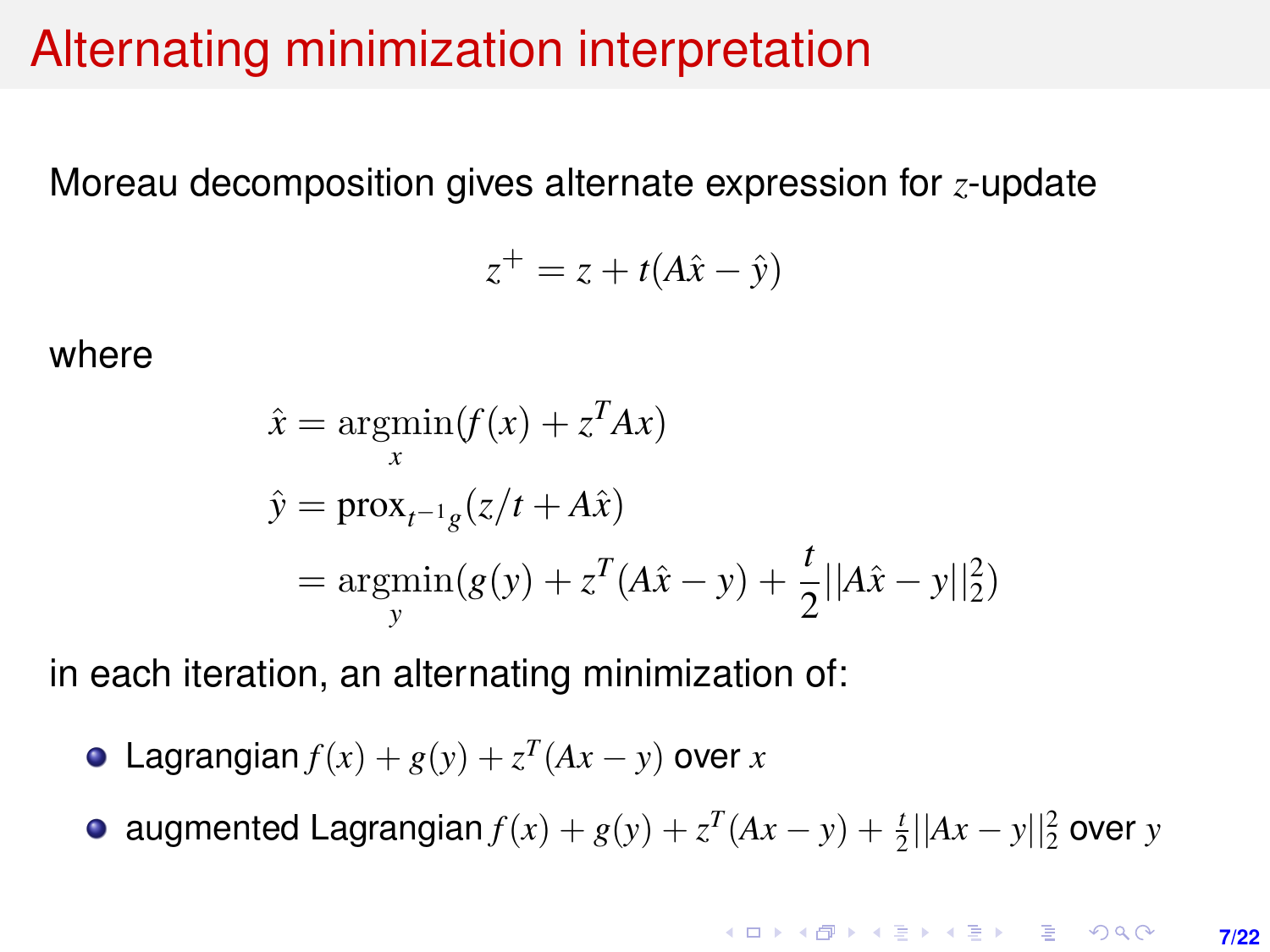# Alternating minimization method

Consider the equivalent problem:

$$
\min_{x,y} f(x) + g(y), \quad \text{s.t.} \quad Ax = y
$$

Define the Lagrange function:

$$
L(x, y, z) = f(x) + g(y) + \langle z, Ax - y \rangle
$$

Define the augmented Lagrangian function:

$$
L_t(x, y, z) = L(x, y, z) + \frac{t}{2} ||Ax - y||_2^2.
$$

The equivalent alternating minimization scheme is

$$
x^{k+1} = \arg \min_{x} L(x, y^k, z^k)
$$
  
\n
$$
y^{k+1} = \arg \min_{y} L_t(x^{k+1}, y, z^k)
$$
  
\n
$$
z^{k+1} = z^k + t(Ax^{k+1} - y^{k+1})
$$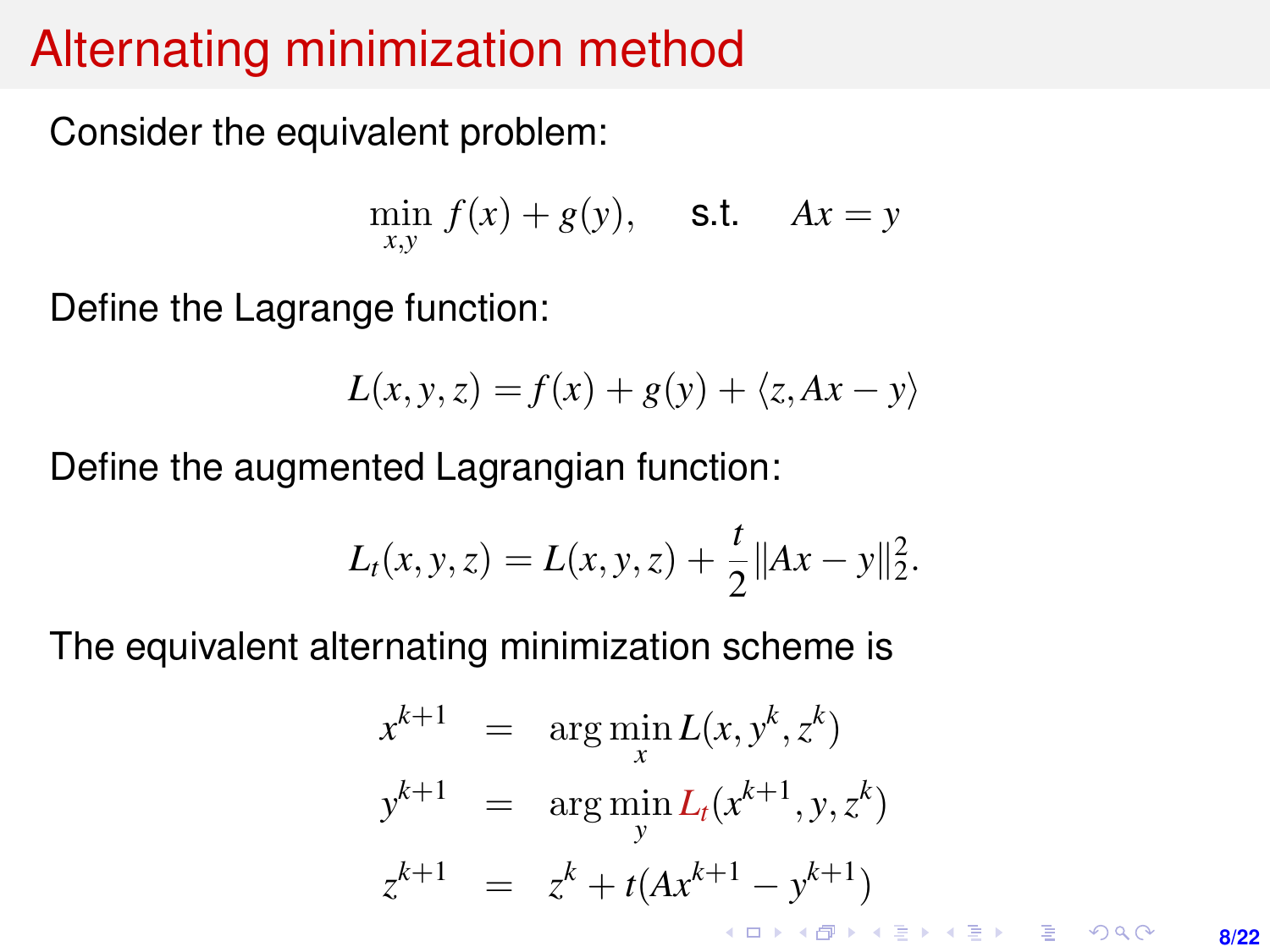### <span id="page-8-0"></span>1 [proximal gradient method applied to the dual](#page-1-0)

**9/22**

K ロ ▶ K @ ▶ K 할 ▶ K 할 ▶ | 할 | K 9 Q Q ·





[alternating minimization method](#page-15-0)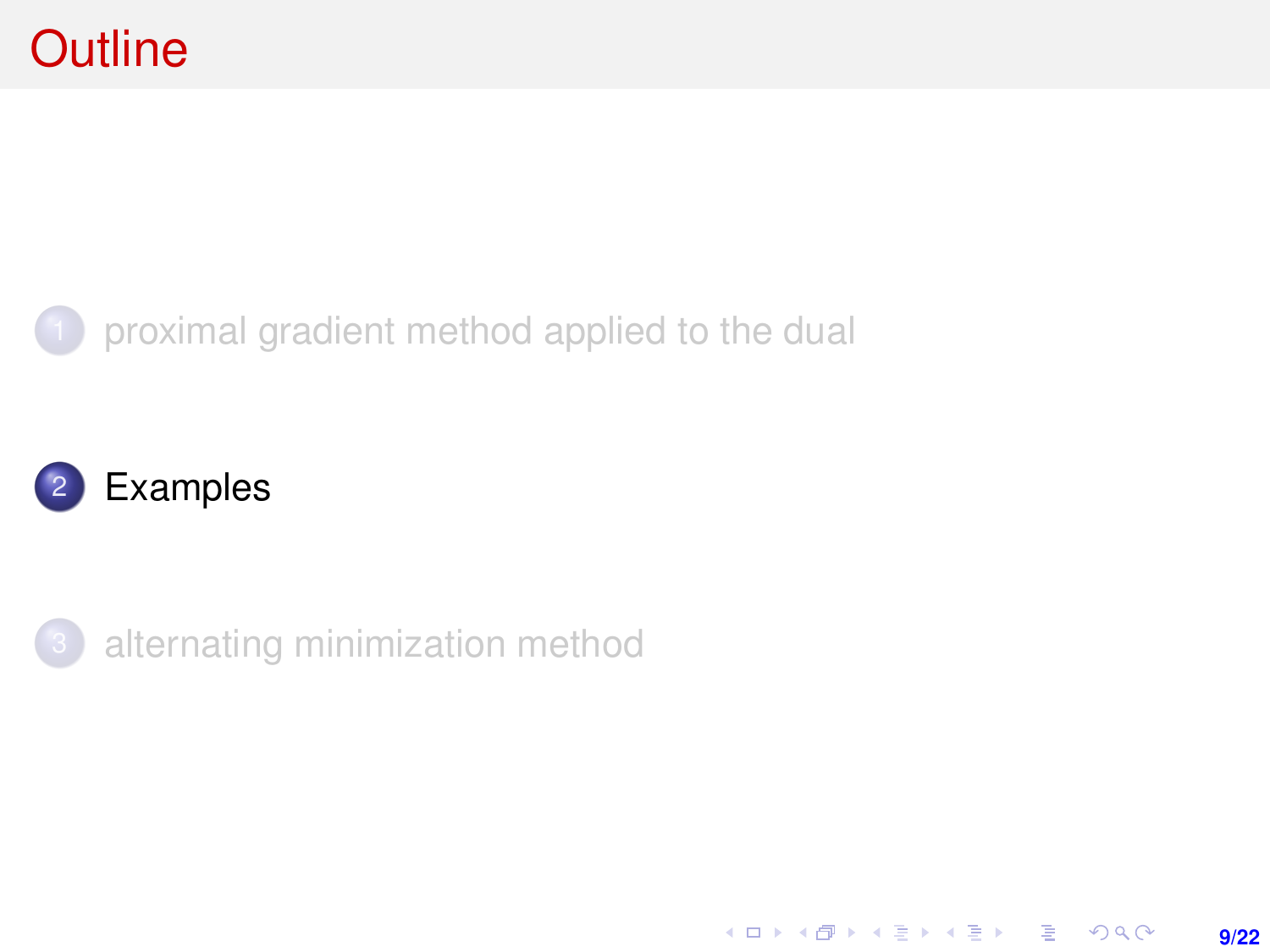# Regularized norm approximation

 $\min f(x) + ||Ax - b||$  (with *f* strongly convex)

a special case of Page [4](#page-3-0) with  $g(y) = ||y - b||$ 

$$
g^*(x) = \begin{cases} b^T z & ||z||_* \le 1 \\ +\infty & \text{otherwise} \end{cases} \qquad \text{prox}_{tg^*}(z) = P_C(z - tb)
$$

*C* is unit norm ball for dual norm  $|| \cdot ||_*$ .

#### **dual gradient projection update**

$$
\hat{x} = \underset{x}{\operatorname{argmin}} (f(x) + z^T A x)
$$

$$
z^+ = \operatorname{prox}_{t g^*}(z + t A \hat{x}) = P_C(z + t (A \hat{x} - b))
$$

**KORKARKKERK E VAN 10/22**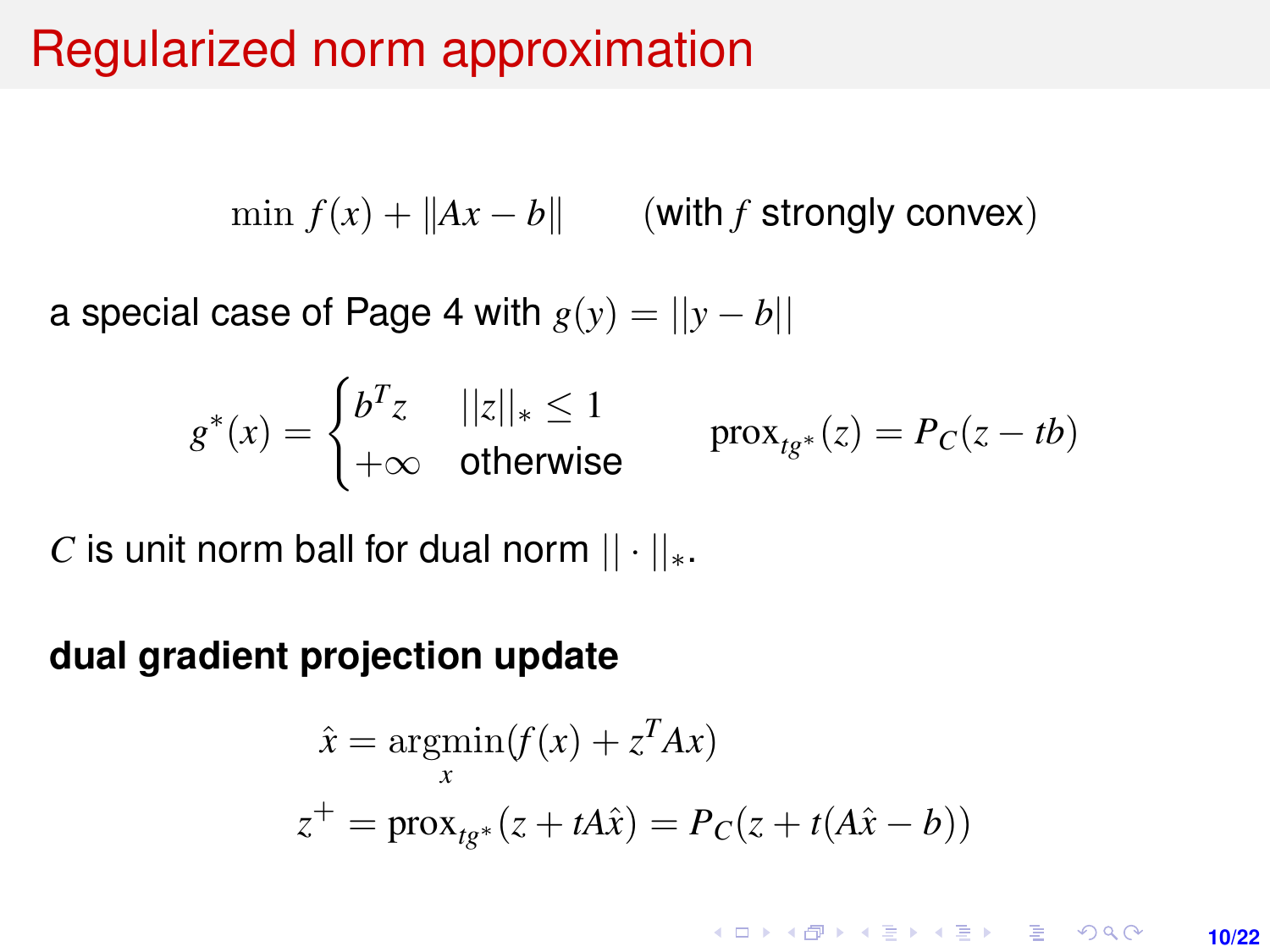# Regularized norm approximation

Consider an equivalent problem

$$
\min_{x,y} f(x) + ||y||, \quad \text{s.t. } Ax - b = y
$$

The alternating minimization scheme is

$$
x^{+} = \underset{x}{\operatorname{argmin}} \quad f(x) + ||y|| + \langle z, Ax - b - y \rangle
$$
  
\n
$$
y^{+} = \underset{y}{\operatorname{argmin}} \quad f(x^{+}) + ||y|| + \langle z, Ax^{+} - b - y \rangle + \frac{t}{2} ||Ax - b - y||_{2}^{2}
$$
  
\n
$$
z^{+} = z + t(Ax^{+} - b - y^{+})
$$

**11/22**

K ロ ▶ K @ ▶ K 할 ▶ K 할 ▶ 이 할 → 9 Q @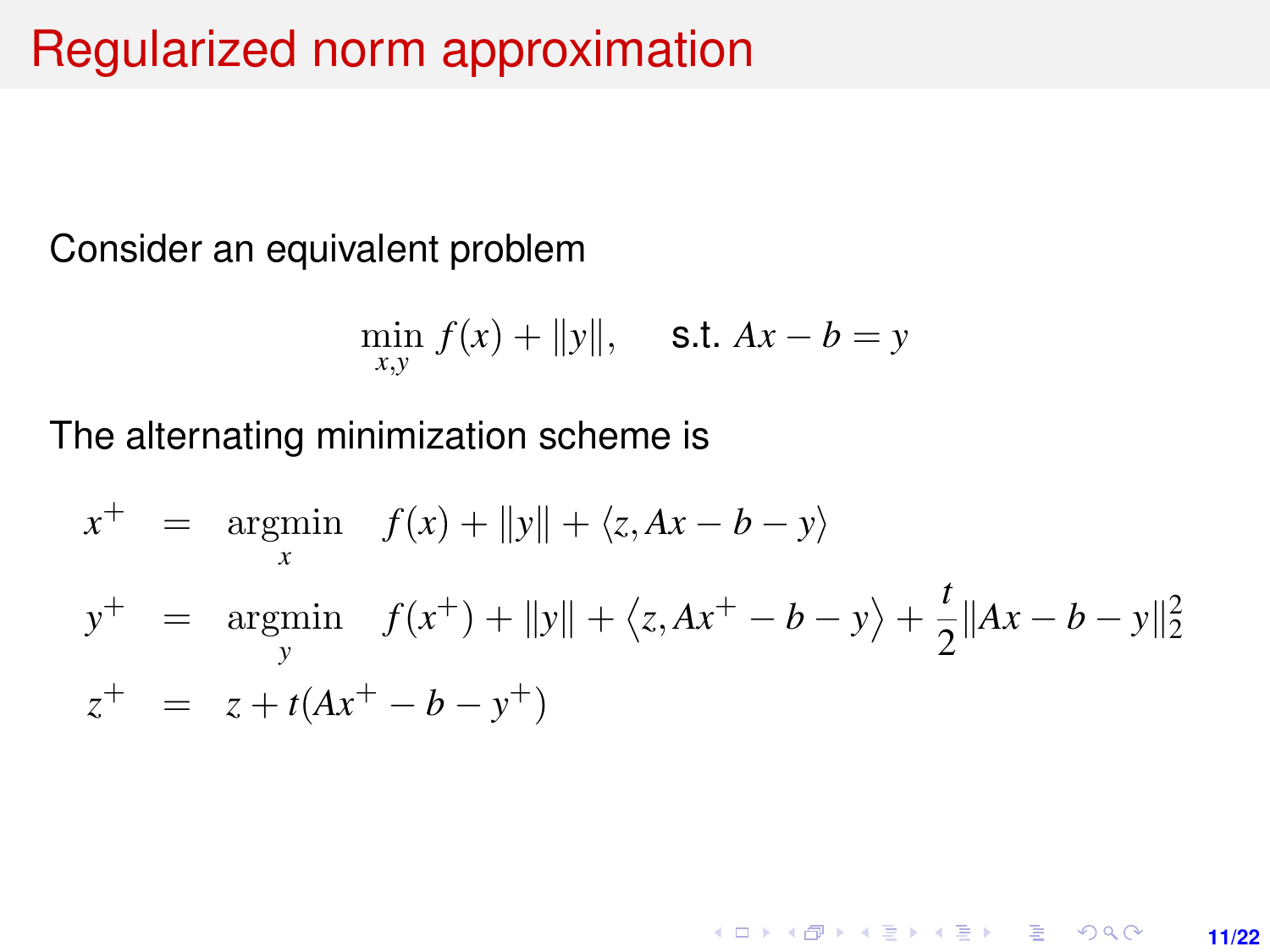## Example

$$
\min f(x) + \sum_{i=1}^{p} ||B_i x||_2 \qquad \text{(with } f \text{ strongly convex)}
$$

a special case of Page [4](#page-3-0) with  $g(y_1, \ldots, y_p) = \sum_{i=1}^p ||y_i||_2$  and

$$
A = \left[ \begin{array}{cc} B_1^T & B_2^T & \cdots & B_p^T \end{array} \right]^T
$$

### **dual gradient projection update**

$$
\hat{x} = \underset{x}{\operatorname{argmin}}(f(x) + (\sum_{i=1}^{p} B_{i}^{T} z_{i})^{T} x)
$$
  
\n
$$
z_{i}^{+} = \operatorname{prox}_{t g^{*}}(z_{i} + t A \hat{x}) = P_{C_{i}}(z_{i} + t B_{i} \hat{x}), \quad i = 1, ..., p
$$

 $C_i$  is unit Euclidean norm ball in  $\mathbb{R}^{m_i}$ , if  $B_i \in \mathbb{R}^{m_i \times n}$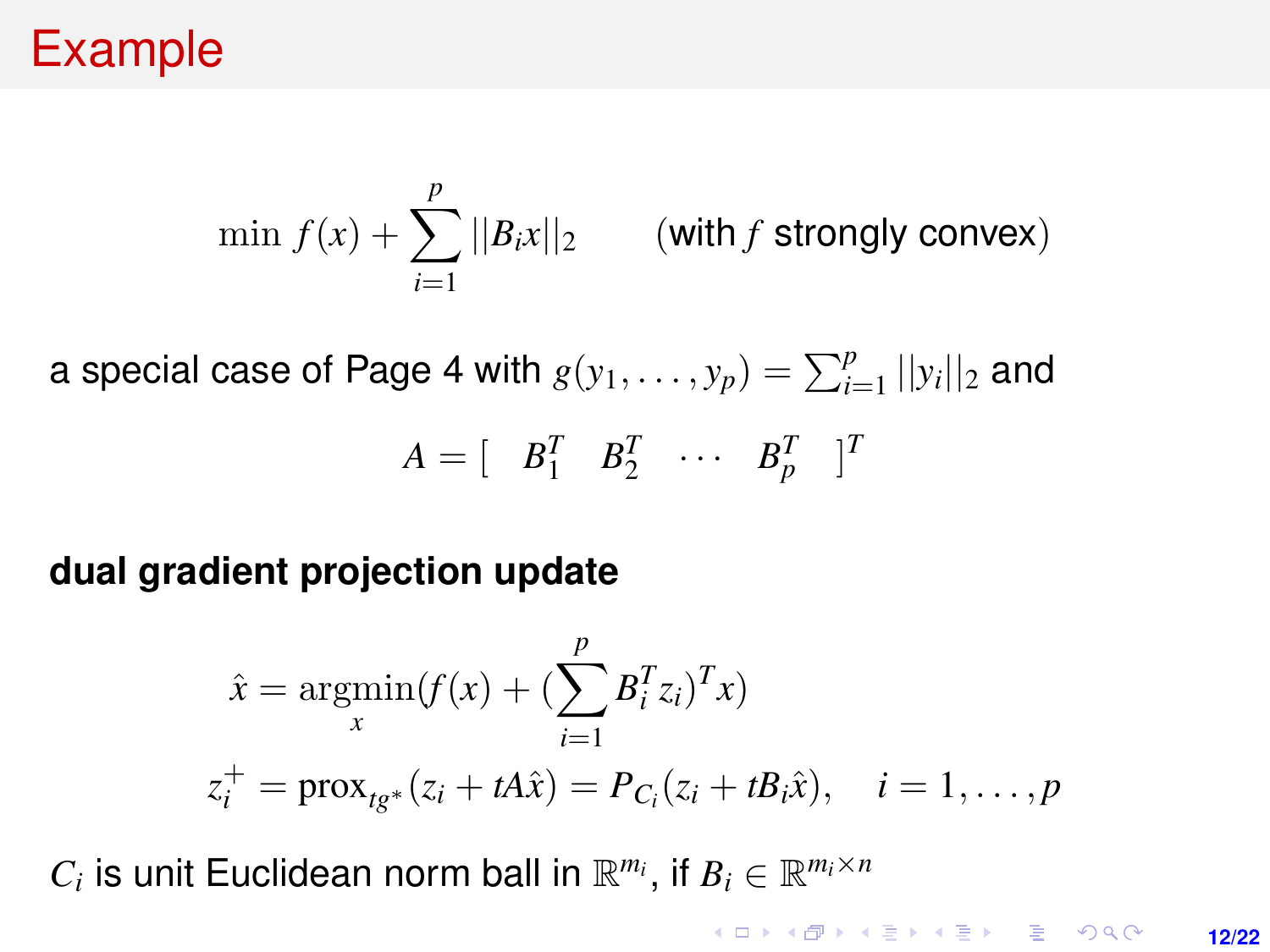#### **numerical example**

$$
f(x) = \frac{1}{2} ||Cx - d||_2^2
$$

with random generated  $C \in \mathbb{R}^{2000 \times 1000} ,$   $B_i \in \mathbb{R}^{10 \times 1000} ,$   $p = 500$ 



 $4$  ロ )  $4$   $6$  )  $4$   $\geq$  )  $4$   $\geq$  ) E  $298$ **13/22**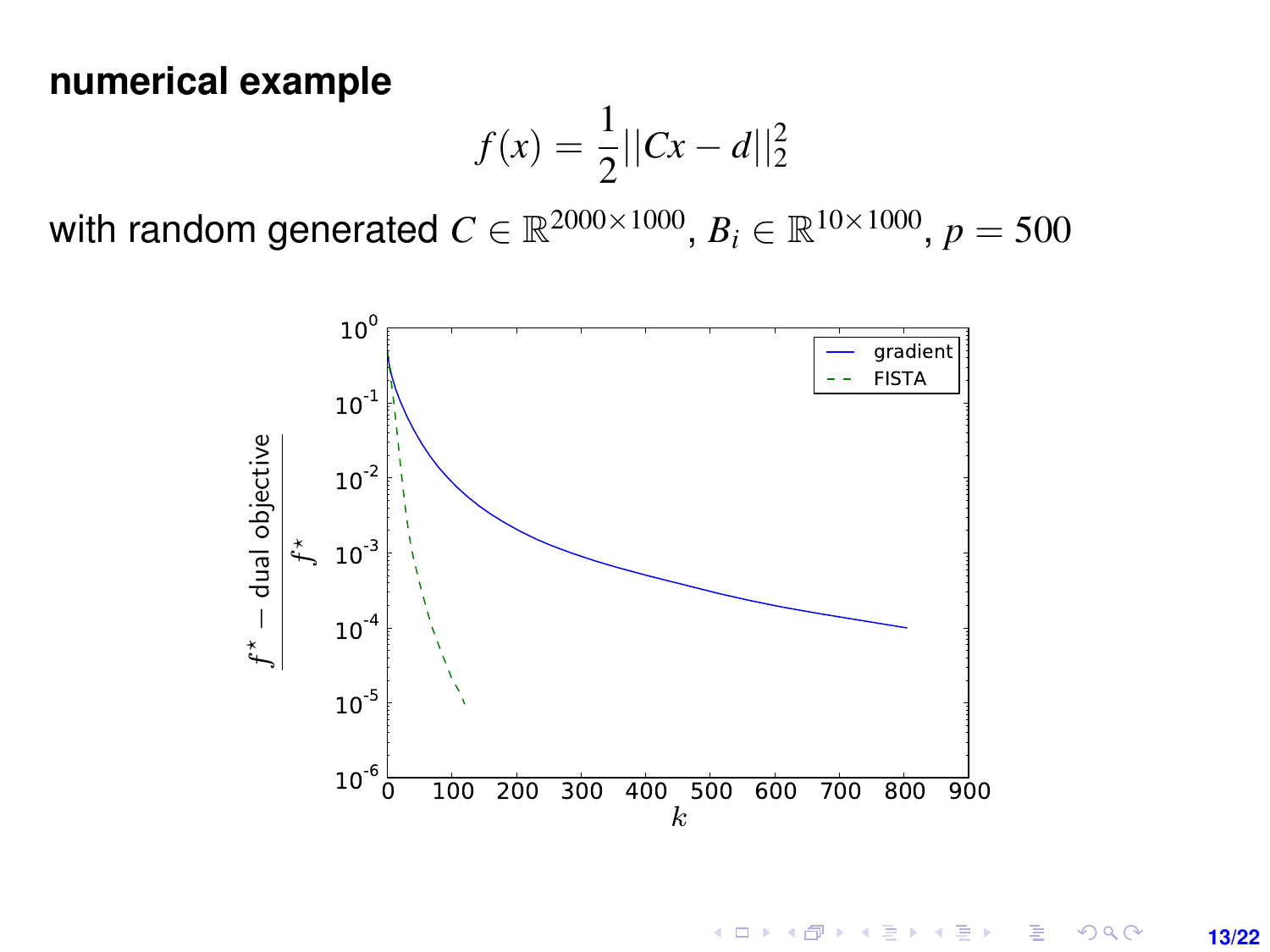### Minimization over intersection of convex sets

min  $f(x)$ s.t.  $x \in C_1 \cap \cdots \cap C_m$ 

*f* strongly convex;  $e.g., f(x) = ||x - a||_2^2$  for projecting *a* on intersection

● sets *C<sub>i</sub>* are closed, convex, and easy to project onto

 $\bullet$  this is a special case of Page [4](#page-3-0) with  $g$  a sum of indicators

$$
g(y_1,..., y_m) = I_{C_1}(y_1) + \cdots + I_{C_m}(y_m), \qquad A = [I \cdots I]^T
$$

**dual proximal gradient update**

$$
\hat{x} = \underset{x}{\text{argmin}} (f(x) + (z_1 + \dots + z_m)^T x)
$$
  

$$
z_i^+ = z_i + t\hat{x} - tP_{C_i}(z_i/t + \hat{x}), \quad i = 1, \dots, m
$$

**KOD KARD KED KED DRA 14/22**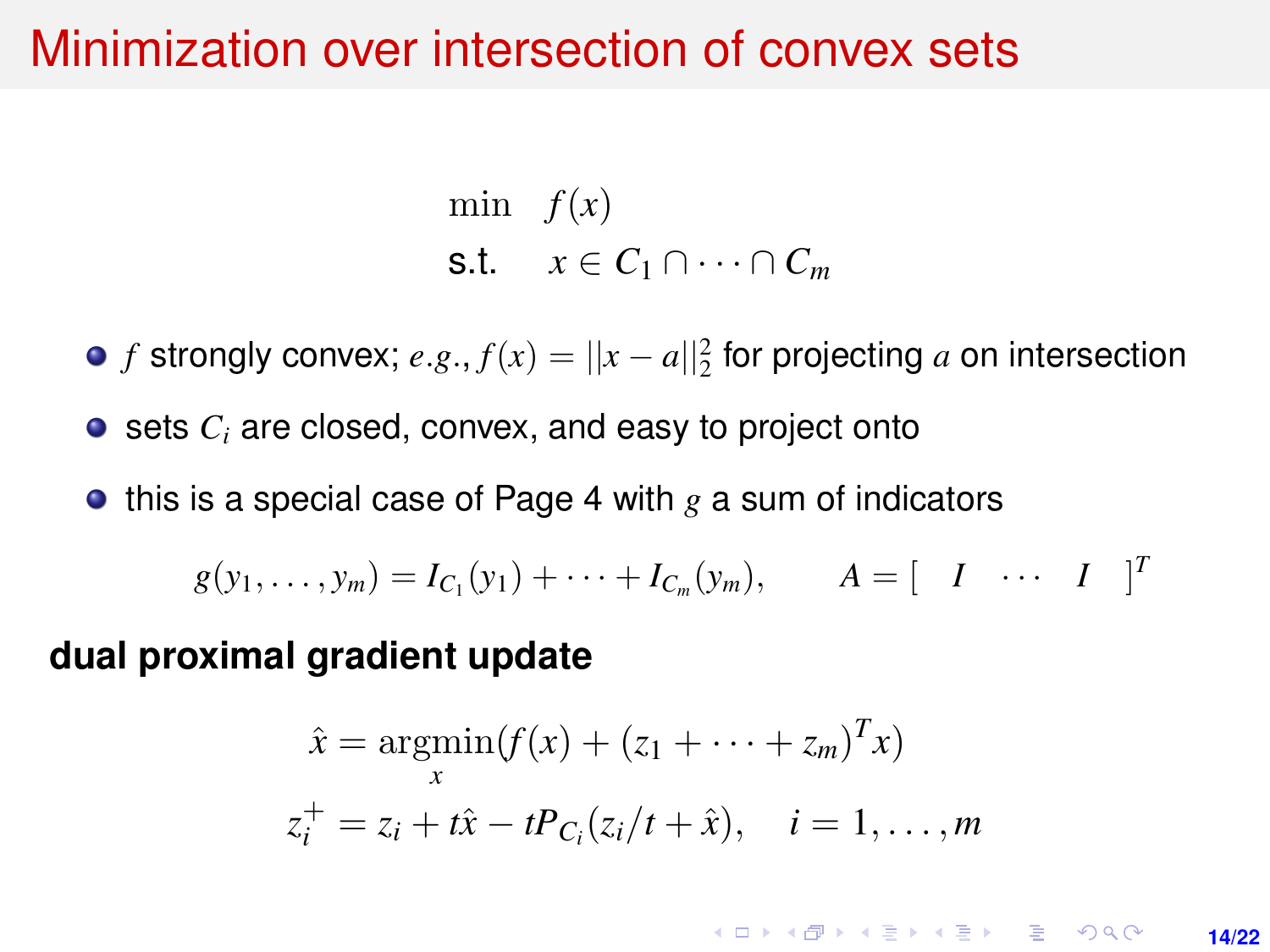### Decomposition of separable problems

min 
$$
\sum_{j=1}^{n} f_j(x_j) + \sum_{i=1}^{m} g_i(A_{i1}x_1 + \cdots + A_{in}x_n)
$$

each *f<sup>i</sup>* is strongly convex; *g<sup>i</sup>* has inexpensive prox-operator

**dual proximal gradient update**

$$
\hat{x}_j = \underset{x_j}{\text{argmin}}(f_j(x_j) + \sum_{i=1}^m z_i^T A_{ij} x_j), \quad j = 1, \dots, n
$$
\n
$$
z_i^+ = \text{prox}_{t g_i^*}(z_i + t \sum_{j=1}^n A_{ij} \hat{x}_j), \quad i = 1, \dots, m
$$

**KORKARKKERK E VAN 15/22**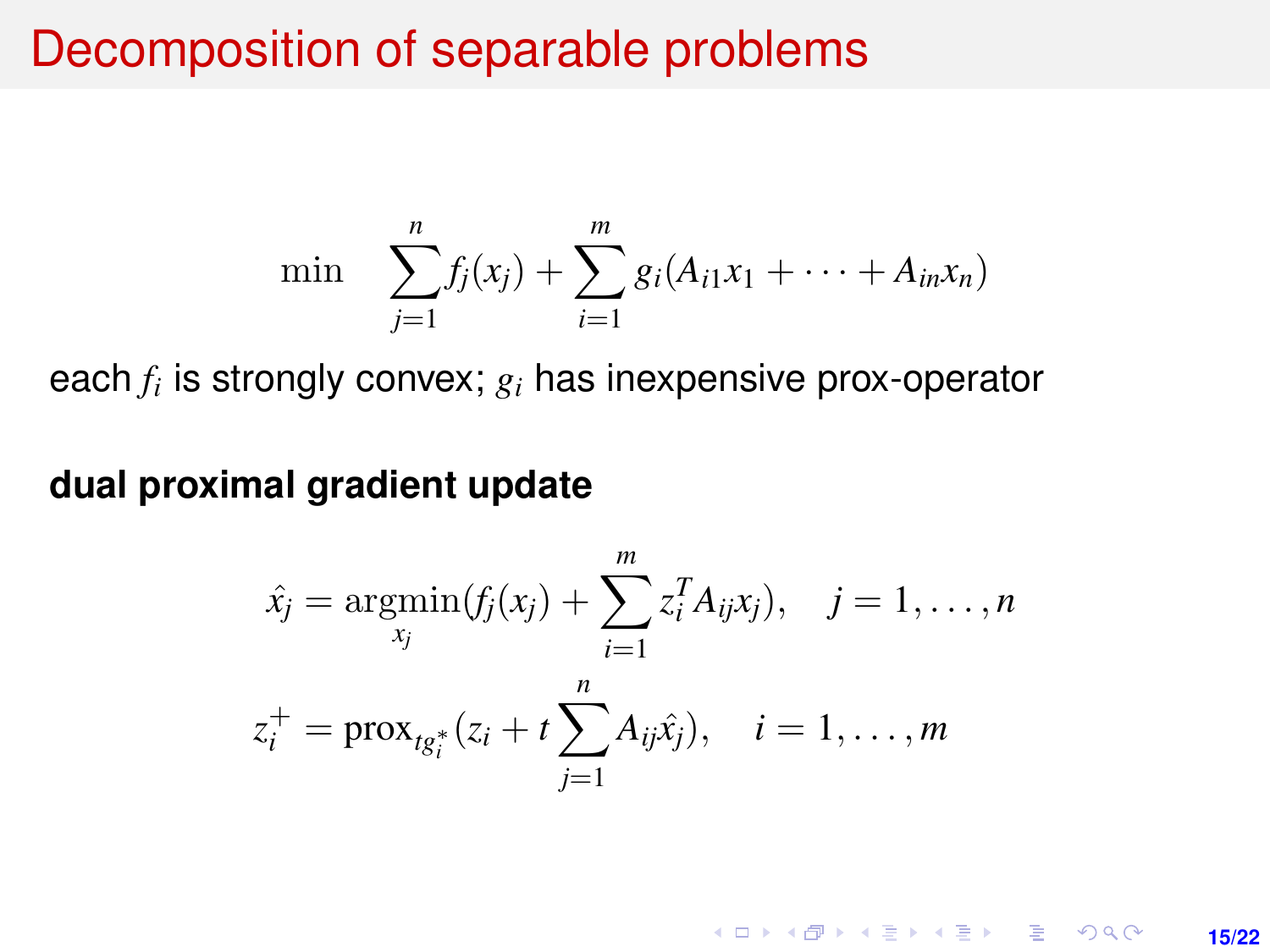### <span id="page-15-0"></span>1 [proximal gradient method applied to the dual](#page-1-0)





3 [alternating minimization method](#page-15-0)

K ロ ▶ K @ ▶ K 할 ▶ K 할 ▶ 이 할 → 9 Q @ **16/22**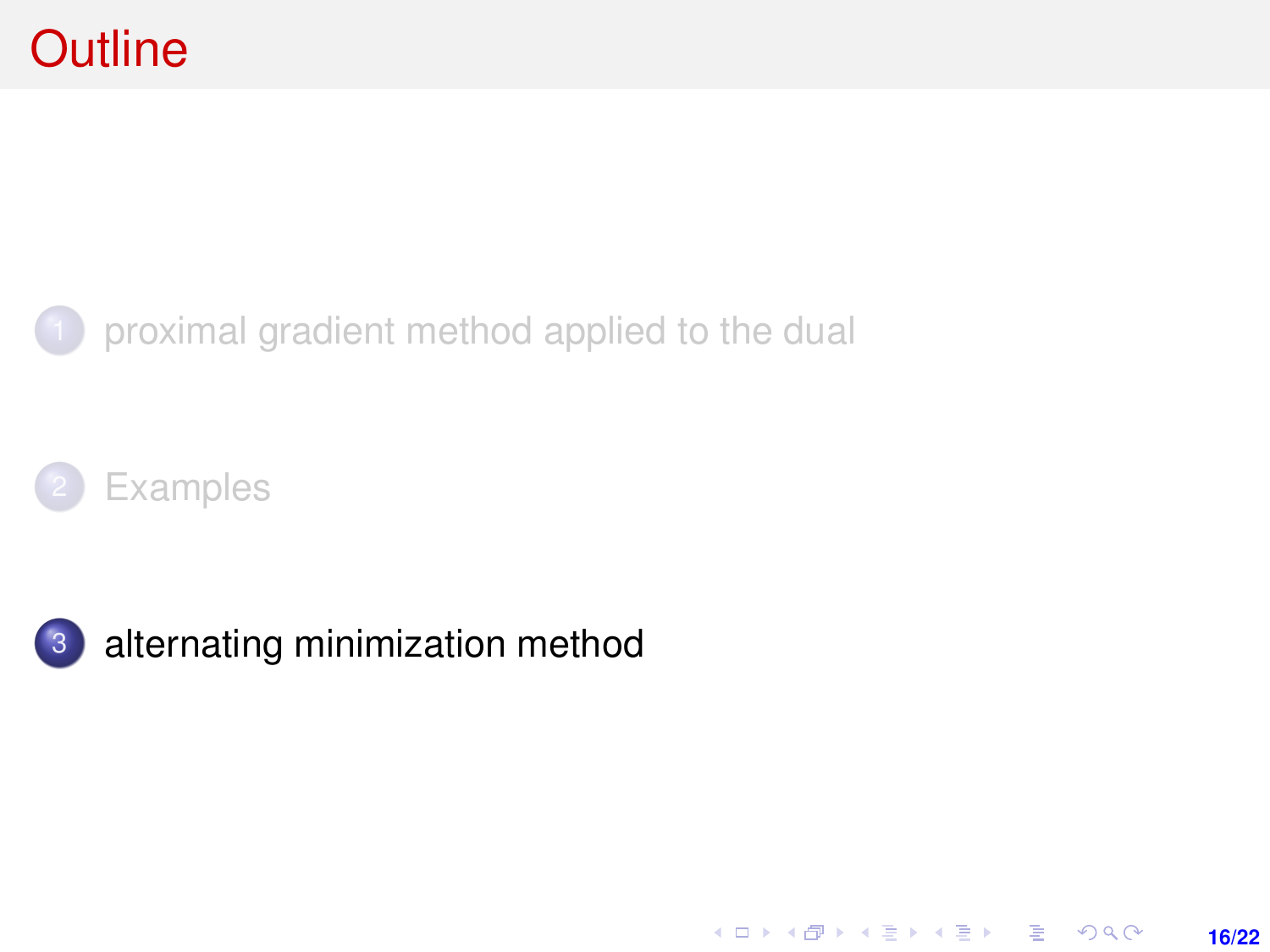## Primal problem with separable structure

### **composite problem with separable** *f*

$$
\min f_1(x_1) + f_2(x_2) + g(A_1x_1 + A_2x_2)
$$

we assume  $f_1$  strongly convex, but not necessarily  $f_2$ 

### **dual problem**

$$
\max \quad -f_1^*(-A_1^Tz) - f_2^*(-A_2^Tz) - g^*(z)
$$

**•** first term is differentiable with Lipschitz continuous gradient

 $prox$ -operator  $h(z) = f_2^*(-A_2^Tz) + g^*(z)$  was discussed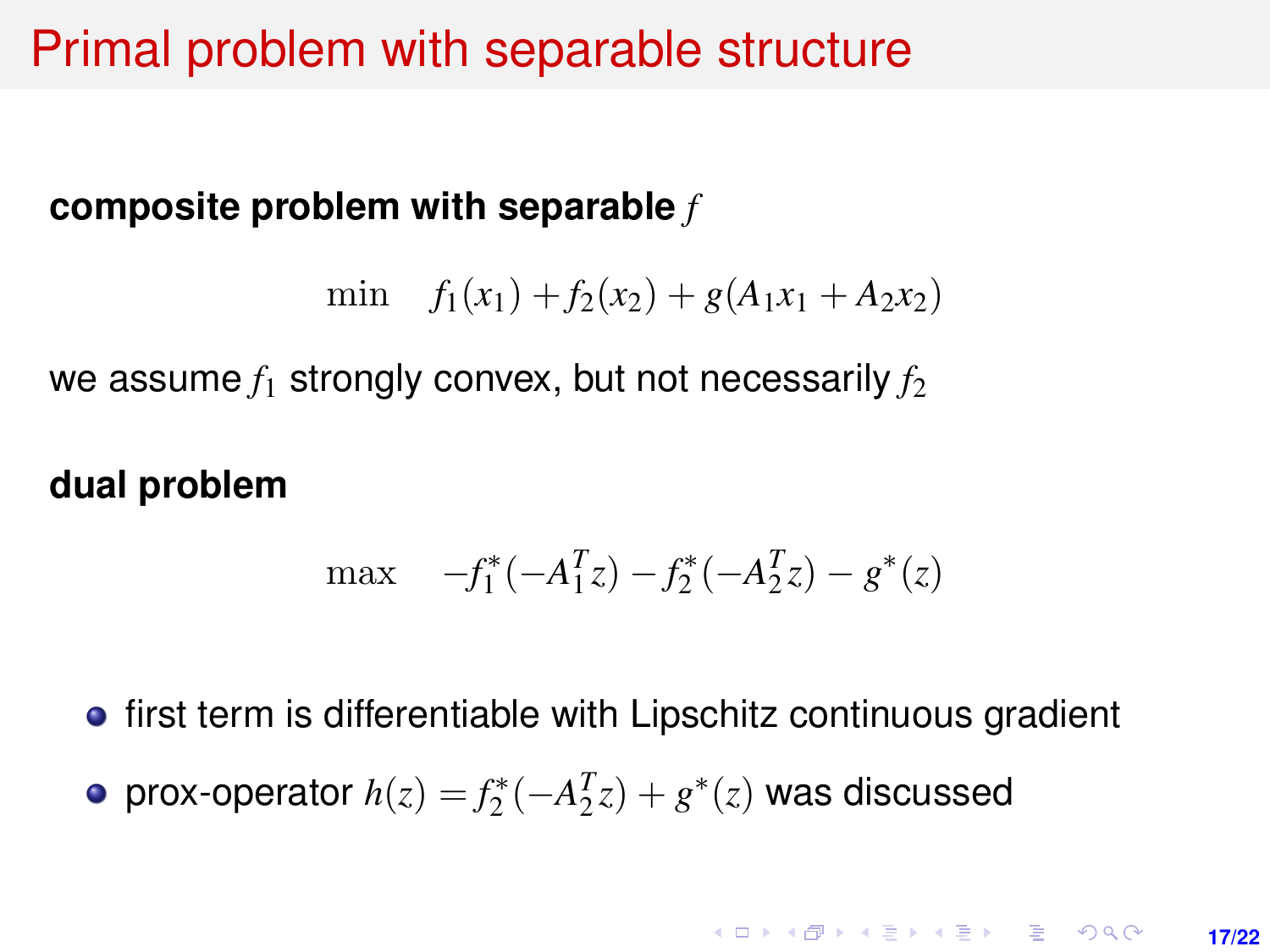### <span id="page-17-0"></span>Dual proximal gradient method

$$
z^{+} = \text{prox}_{th}(z + tA_1 \nabla f_1^*(-A_1^T z))
$$

 $\bullet$  equivalent form using  $f_1$ :

$$
z^+ = \text{prox}_{th}(z + tA_1\hat{x}_1)
$$
 where  $\hat{x}_1 = \underset{x_1}{\text{argmin}}(f_1(x_1) + z^T A_1 x_1)$ 

prox-operator of  $h(z) = f_2^*(-A_2^Tz) + g^*(z)$  is given by

$$
\operatorname{prox}_{th}(w) = w + t(A_2\hat{x}_2 - \hat{y})
$$

where  $\hat{x}_2$ ,  $\hat{y}$  minimize an augmented Lagrangian

$$
(\hat{x_2}, \hat{y}) = \underset{x_2, y}{\text{argmin}} (f_2(x_2) + g(y) + \frac{t}{2} ||A_2 x_2 - y + w/t||_2^2)
$$

**KORKARK KERKER DRAM 18/22**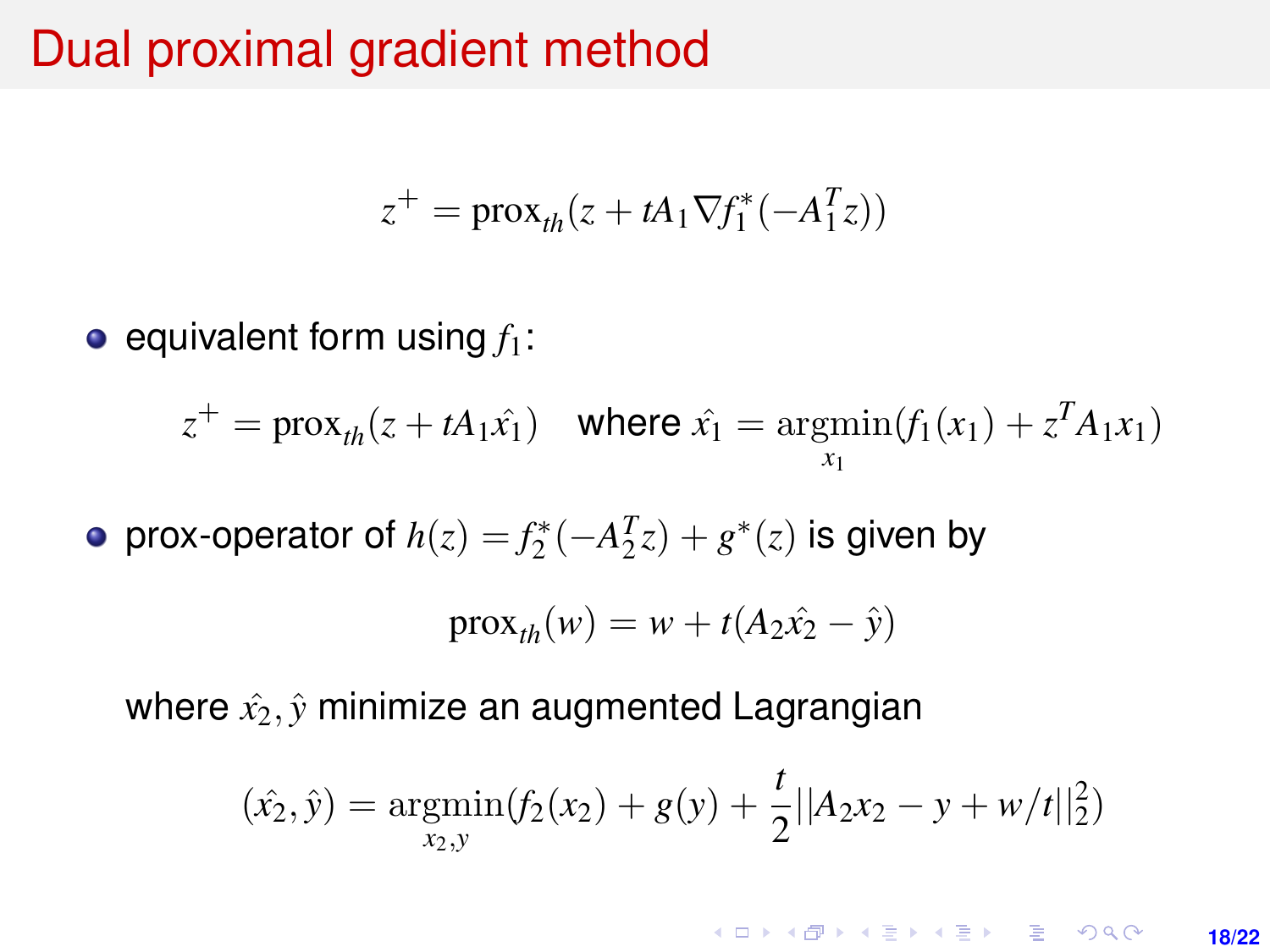Proof:  $prox_{th}(w) = w + t(A_2\hat{x}_2 - \hat{y})$ 

• 
$$
h(z) = f_2^*(-A_2^T z) - g^*(z)
$$
 and  
\n
$$
h^*(y) = \sup_z y^T z - f_2^*(-A_2^T z) - g^*(z)
$$
\n
$$
= \sup_{z,w} y^T z - f_2^*(w) + g^*(z), \text{ s.t. } w = -A_2^T z
$$
\n
$$
= \inf_{v} \sup_{z,w} y^T z - f_2^*(w) - g^*(z) + v^T(w + A_2^T z)
$$
\n
$$
= \inf_{v} f_2(v) + g(A_2v + y)
$$

Moreau decomposition:  $w = \text{prox}_{th}(w) + t \text{prox}_{t^{-1}h^*}(w/t)$ 

$$
\begin{array}{ll}\n\min & t^{-1}h^*(y) + \frac{1}{2} \|y - w/t\|_2^2 \\
\iff & \min_{y,v} & f_2(v) + g(A_2v + y) + \frac{t}{2} \|y - w/t\|_2^2 \\
\iff & \min_{u,v} & f_2(v) + g(u) + \frac{t}{2} \|u - A_2v - w/t\|_2^2 \quad \text{using } u = A_2v + y \\
\text{prox}_{th}(w) = w - ty = w - t(u - A_2v)\n\end{array}
$$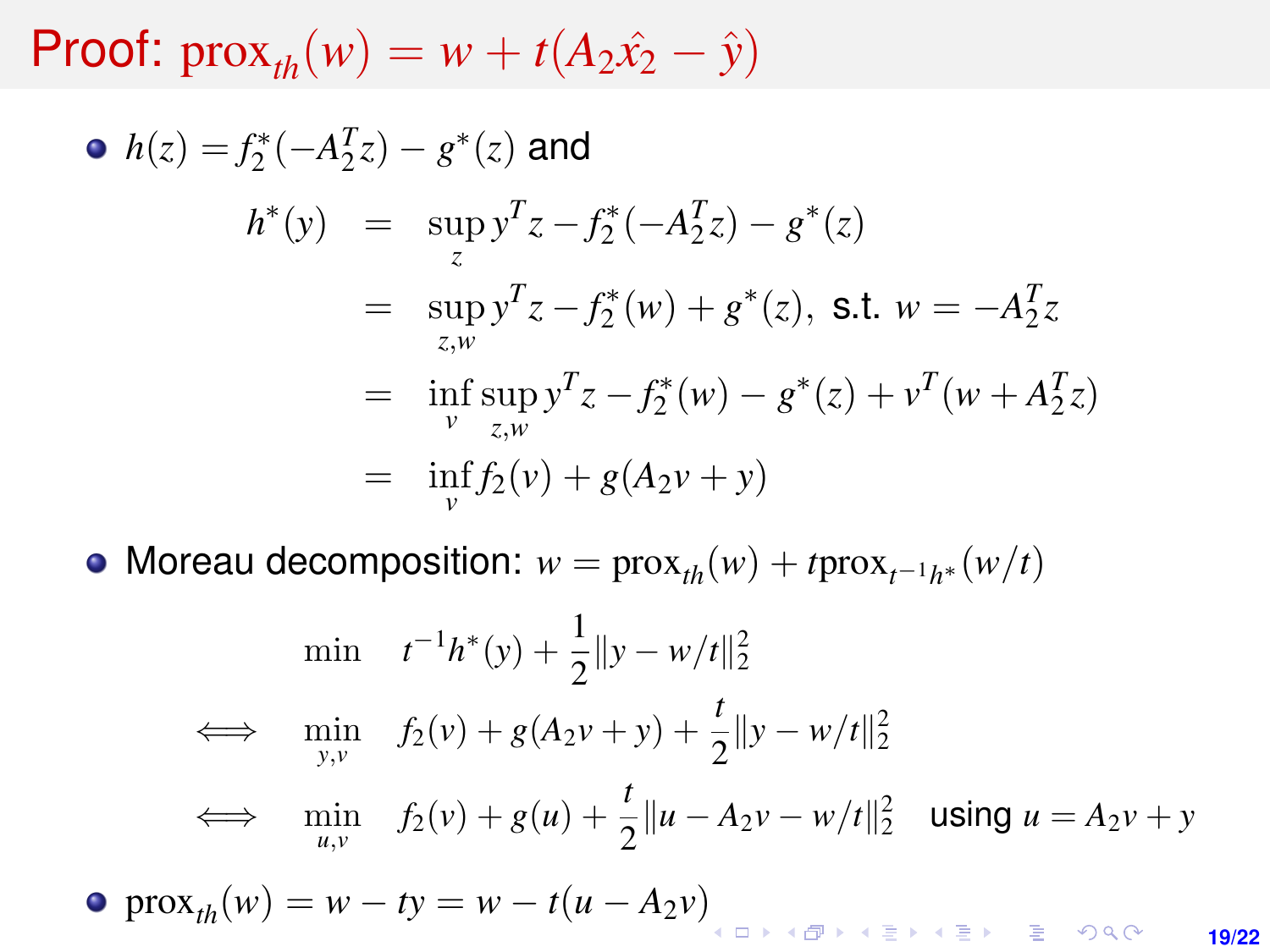# Alternating minimization method

starting at some initial *z*, repeat the following iteration

**1** minimize the Lagrangian over  $x_1$ :

$$
\hat{x_1} = \operatorname*{argmin}_{x_1} (f_1(x_1) + z^T A_1 x_1)
$$

2 minimize the augmented Lagrangian over  $\hat{x}_2, \hat{y}$ :

$$
(\hat{x_2}, \hat{y}) = \underset{x_2, y}{\text{argmin}}(f_2(x_2) + g(y) + \frac{t}{2}||A_1\hat{x_1} + A_2x_2 - y + z/t||_2^2)
$$

<sup>3</sup> update dual variable:

$$
z^+ = z + t(A_1\hat{x_1} + A_2\hat{x_2} - \hat{y})
$$

**KORKARK A BIK BIKA A GA A GA A GA A BIKA A BIKA A BIKA A BIKA A BIKA A BIKA A BIKA A BIKA A BIKA A BIKA A BIKA 20/22**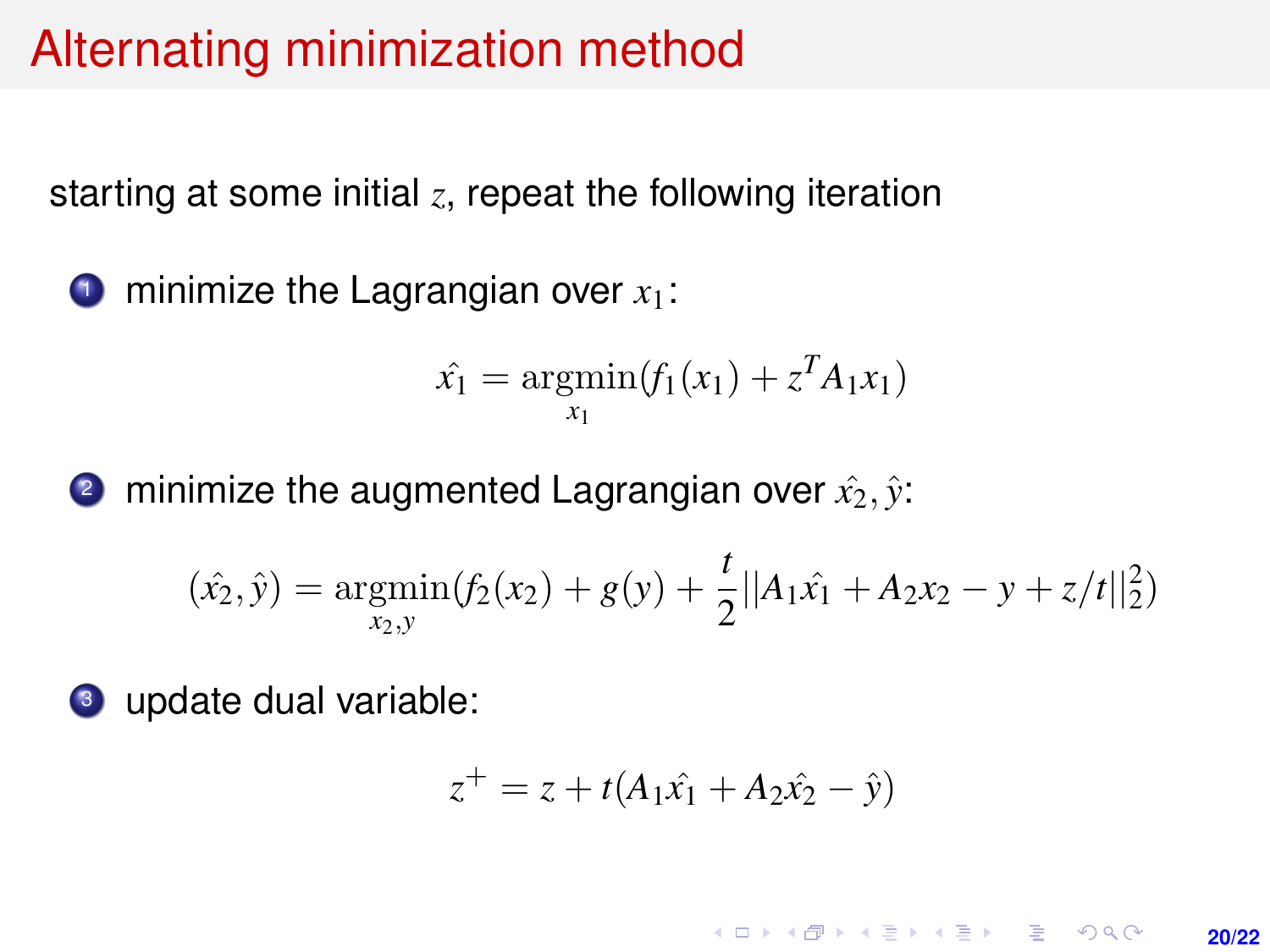# Comparison with augmented Lagrangian method

### **augmented Lagrangian method**

**1** compute minimizer  $\hat{x_1}, \hat{x_2}, \hat{y}$  of the augmented Lagrangian

$$
\min_{x_1, x_2, y} f_1(x_1) + f_2(x_2) + g(y) + \frac{t}{2} ||A_1x_1 + A_2x_2 - y + z/t||_2^2
$$

<sup>2</sup> update dual variable:

$$
z^+ = z + t(A_1\hat{x_1} + A_2\hat{x_2} - \hat{y})
$$

#### **differences with alternating minimization**

- more general: AL method does not require strong convexity of *f*<sup>1</sup>
- quadratic penalty in step 1 destroys separability